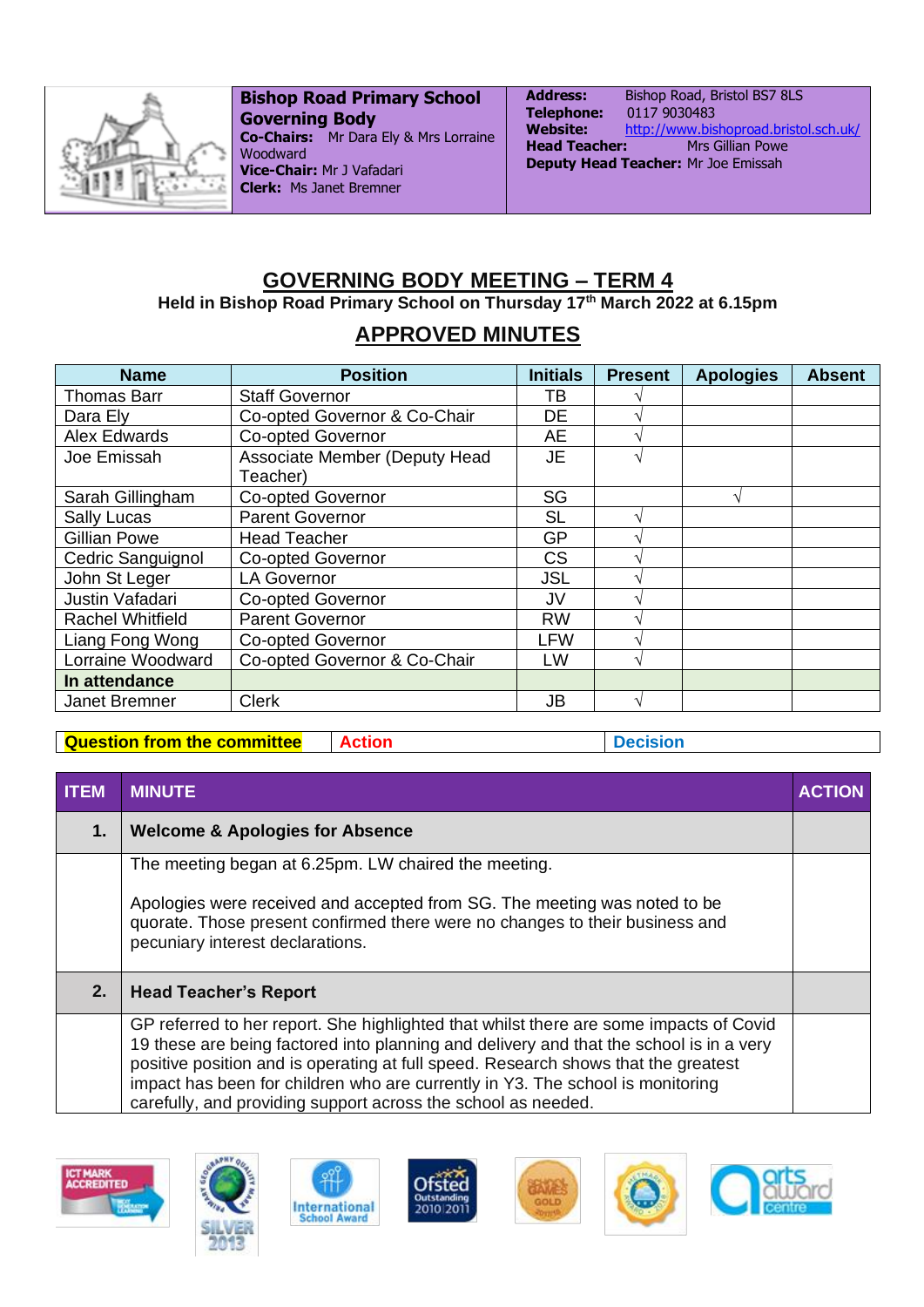|     | Performances for all 28 classes will take place between now and the end of the<br>summer term. Not only is this a wonderful experience for the children, but it also<br>provides the opportunity to invite parents and carers in to school again. It is also a new<br>experience for the ECTs (Early Careers Teachers) who joined the school this year. GP<br>reflected that the ECT programme is going well and suggested governors might like to<br>invite some of them to a FGB meeting later in the year. Action DE/LW<br>The SEND report contained within the Head's report is very informative.<br><b>Presumably it represents the required SEND reporting to governors?</b><br>Yes, it is included in each of the three Headteacher's reports to governors. The<br>SENCo could also be invited to a future FGB to answer questions and provide further<br>information. Action DE/LW<br>Safeguarding. Should governors do regular training?<br>Yes, it has been agreed every 2 years for the NSPCC online safeguarding for<br>governors training and this will be arranged in Term 5. Prevent, which is free Home<br>Office online training, should also be done every two years. Action JB<br>The report mentions children who have moved up at least 8 book levels or more<br>during a 10-week block of support. How is this achieved?<br>It is a direct result of having a Reading Recovery teacher in the school. These<br>excellent outcomes justify the high costs of training for this role. |  |  |
|-----|-----------------------------------------------------------------------------------------------------------------------------------------------------------------------------------------------------------------------------------------------------------------------------------------------------------------------------------------------------------------------------------------------------------------------------------------------------------------------------------------------------------------------------------------------------------------------------------------------------------------------------------------------------------------------------------------------------------------------------------------------------------------------------------------------------------------------------------------------------------------------------------------------------------------------------------------------------------------------------------------------------------------------------------------------------------------------------------------------------------------------------------------------------------------------------------------------------------------------------------------------------------------------------------------------------------------------------------------------------------------------------------------------------------------------------------------------------------------------------------------------------------|--|--|
|     | Where the attendance figures are red, is this the impact of a small number of<br>families or a wider issue?<br>It is a small number of families, mostly holidays but some other reasons. It is                                                                                                                                                                                                                                                                                                                                                                                                                                                                                                                                                                                                                                                                                                                                                                                                                                                                                                                                                                                                                                                                                                                                                                                                                                                                                                            |  |  |
|     | unauthorised.                                                                                                                                                                                                                                                                                                                                                                                                                                                                                                                                                                                                                                                                                                                                                                                                                                                                                                                                                                                                                                                                                                                                                                                                                                                                                                                                                                                                                                                                                             |  |  |
| 3.  | <b>SEF/SIP</b>                                                                                                                                                                                                                                                                                                                                                                                                                                                                                                                                                                                                                                                                                                                                                                                                                                                                                                                                                                                                                                                                                                                                                                                                                                                                                                                                                                                                                                                                                            |  |  |
|     | GP commented on the success of the Reading Festival, which has just finished, and<br>included a range of authors. It also provided an excellent opportunity to open up the<br>school to parents and carers.                                                                                                                                                                                                                                                                                                                                                                                                                                                                                                                                                                                                                                                                                                                                                                                                                                                                                                                                                                                                                                                                                                                                                                                                                                                                                               |  |  |
|     | The RAG rating of the SIP was discussed. It was noted that there is a huge CPD<br>programme which runs thought the school year and includes both internal and external<br>training. The large number of ECTs means that the training has been front loaded.<br>The intention is to have all targets compete by the end of the school year. An<br>evaluation of the SIP is done at the end of the year.                                                                                                                                                                                                                                                                                                                                                                                                                                                                                                                                                                                                                                                                                                                                                                                                                                                                                                                                                                                                                                                                                                    |  |  |
|     | There was a discussion of narrowing the gap (NTG), and also raising the bar (RTB) for<br>children. Ensuring that all children are supported to do their best is embedded at the<br>school. It is about setting expectations. GP noted that the school does not use ability<br>groups (except for maths in Y5 and Y6) as part of this approach.                                                                                                                                                                                                                                                                                                                                                                                                                                                                                                                                                                                                                                                                                                                                                                                                                                                                                                                                                                                                                                                                                                                                                            |  |  |
| 4.  | <b>Feedback from subcommittees</b>                                                                                                                                                                                                                                                                                                                                                                                                                                                                                                                                                                                                                                                                                                                                                                                                                                                                                                                                                                                                                                                                                                                                                                                                                                                                                                                                                                                                                                                                        |  |  |
| 4.1 | Staffing.<br>RW reported that that the meeting had focused on the following:<br><b>Leadership Development.</b> All teachers have the opportunity to undertake some<br>kind of leadership role, including ECTs in their second year. AP, Head of Y5,<br>described the support she had received as she undertook her new leadership role,<br>including from a 'new to management' group. RW noted that two committee<br>members remembered AP visiting the committee as a NQT (newly qualified<br>teacher) some years ago and how positive it is to see the development<br>opportunities she has had since then. AP reported that there is a wide range of<br>development opportunities within the school for those who wanted to take them up.                                                                                                                                                                                                                                                                                                                                                                                                                                                                                                                                                                                                                                                                                                                                                             |  |  |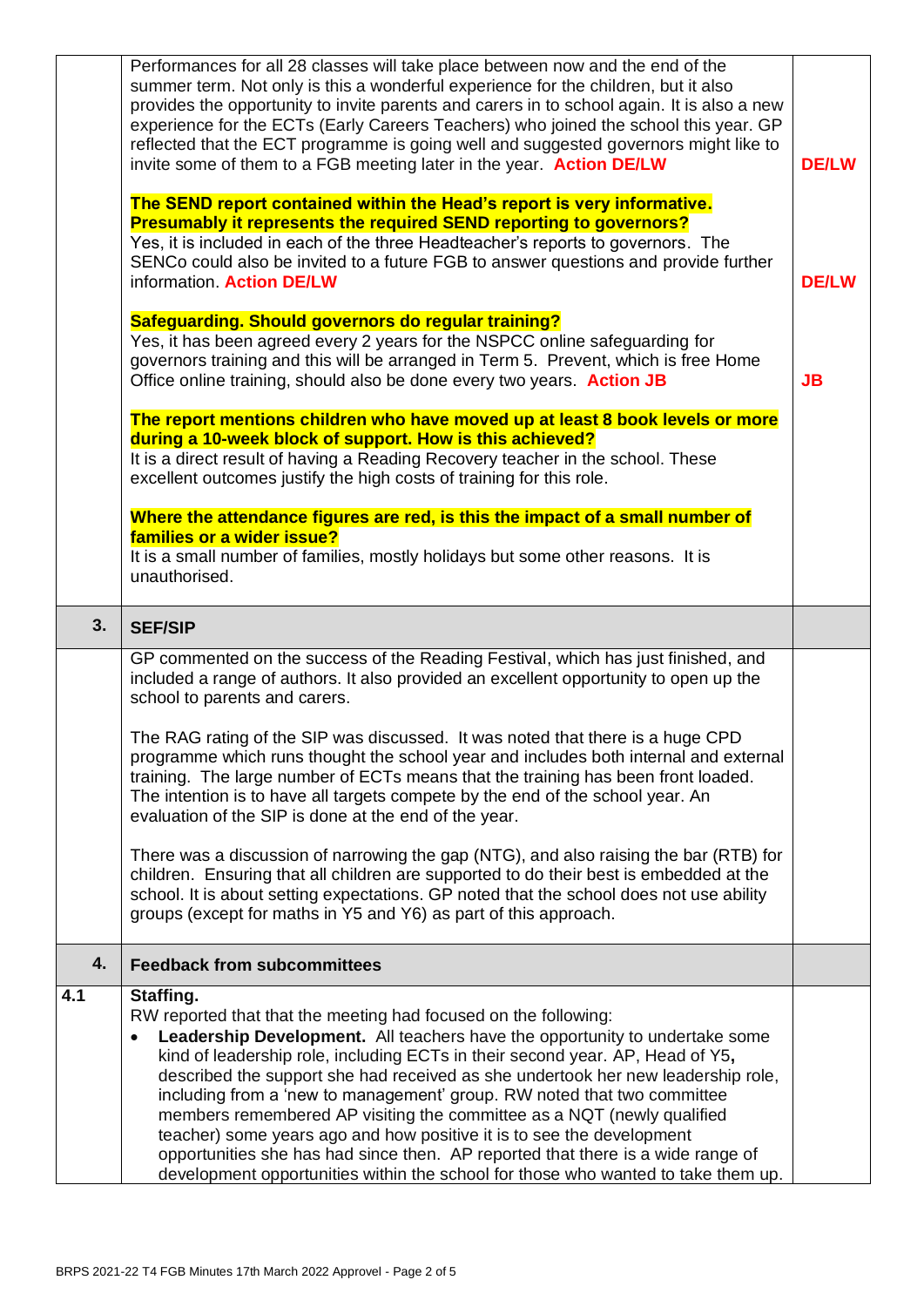|     | Whole school CPD, highlighting the different type of development opportunities<br>$\bullet$<br>available and differing styles, and that these were not all just focussed on receiving<br>information<br><b>Staff workload</b> and how this is managed though a number of strategies including<br>$\bullet$<br>minimum paperwork, meetings and collaborative planning.<br><b>Staff absences.</b> These are as expected. The main challenge is getting cover.<br>$\bullet$<br>Staff wellbeing. Information was provided on the wide range of strategies in place<br>$\bullet$<br>and the benefits of these discussed at the meeting. A recent staff survey has a lot<br>of positive responses. Will be reported in more detail to next Staffing Committee.                                                                                                                                                                                                                                                             |  |
|-----|----------------------------------------------------------------------------------------------------------------------------------------------------------------------------------------------------------------------------------------------------------------------------------------------------------------------------------------------------------------------------------------------------------------------------------------------------------------------------------------------------------------------------------------------------------------------------------------------------------------------------------------------------------------------------------------------------------------------------------------------------------------------------------------------------------------------------------------------------------------------------------------------------------------------------------------------------------------------------------------------------------------------|--|
| 4.2 | Finance, Buildings, Heath, Safety & Wellbeing<br>CS reported that that the meeting had focused on the following:<br>School's Forum update, including the vacancy for Primary representative as<br>$\bullet$<br>CS's term is coming to an end, the pressure on funding for SEND, the decline in<br>Reception numbers year on year, the average cost of supply teachers and the<br>impact of this on the schools' budgets. It was noted that as a large school Bishop<br>Road is able to negotiate supply teacher rates at the lower end of the range.<br><b>How is supply budgeted?</b><br>Insurance can be used for maternity.<br>Has there been any additional funding available to cover covid related<br>absences?<br><b>No</b><br><b>School's budget</b> is in a good position. The installation of the next phase of the<br>$\bullet$                                                                                                                                                                           |  |
|     | teacher walls has been delayed as costs have risen sharply, and there is<br>additional pressure from increased energy bills which, unlike domestic bills, are not<br>capped.<br>Cleaning tender for a new contract from September.<br>$\bullet$<br>The Prison wants to work with the school on an artwork project covering both<br>$\bullet$<br>sides of an external prison wall.<br>Accessibility Plan is being worked on, in particular with a view to identifying<br>$\bullet$<br>suitable breakout rooms.<br>Wellbeing has also been a focus for the committee (some overlap with staffing<br>$\bullet$<br>committee)<br>Data Protection it was confirmed that request/disclosure procedures were<br>$\bullet$<br>reviewed                                                                                                                                                                                                                                                                                       |  |
| 4.3 | <b>Teaching &amp; Learning</b><br>SL reported that that the meeting had focused on visits from three members of staff.<br>These had been really interesting and informative.<br>Two ECTs talked about the support they receive and how much they are enjoying<br>$\bullet$<br>their roles and are excited by them. They find the online CPD scheme they are<br>using manageable and welcome the mentoring and buddy schemes within the<br>school. There was an interesting discussion on the difference between their<br>training, which had taken place during lockdown and was almost entirely<br>theoretical, and the experience if teaching at Bishop Road.<br>A Reception teacher explained the recent changes to the Early Years and<br>$\bullet$<br>foundation Stage requirements. This was another very interesting discussion that<br>covered the characteristics of effective learning, phonics, language, the curriculum<br>and the information available to Reception parents via the school's webpages. |  |
| 5.  | <b>School Ethos - Relationships &amp; Behaviour</b>                                                                                                                                                                                                                                                                                                                                                                                                                                                                                                                                                                                                                                                                                                                                                                                                                                                                                                                                                                  |  |
|     | JE reported on a change in approach, partly as a result of training on inclusive practice<br>from Rob Long, an Educational Psychologist. This links directly to an area of priority in<br>the SIP. The training covered neurodiversity and child development and how we<br>analyse and understand children. An approach that focuses on de-escalation and<br>restorative justice leads to better results. It also relates to work on attachment and<br>links to positive relationships, SEND and the identification of needs. As a result, it is                                                                                                                                                                                                                                                                                                                                                                                                                                                                     |  |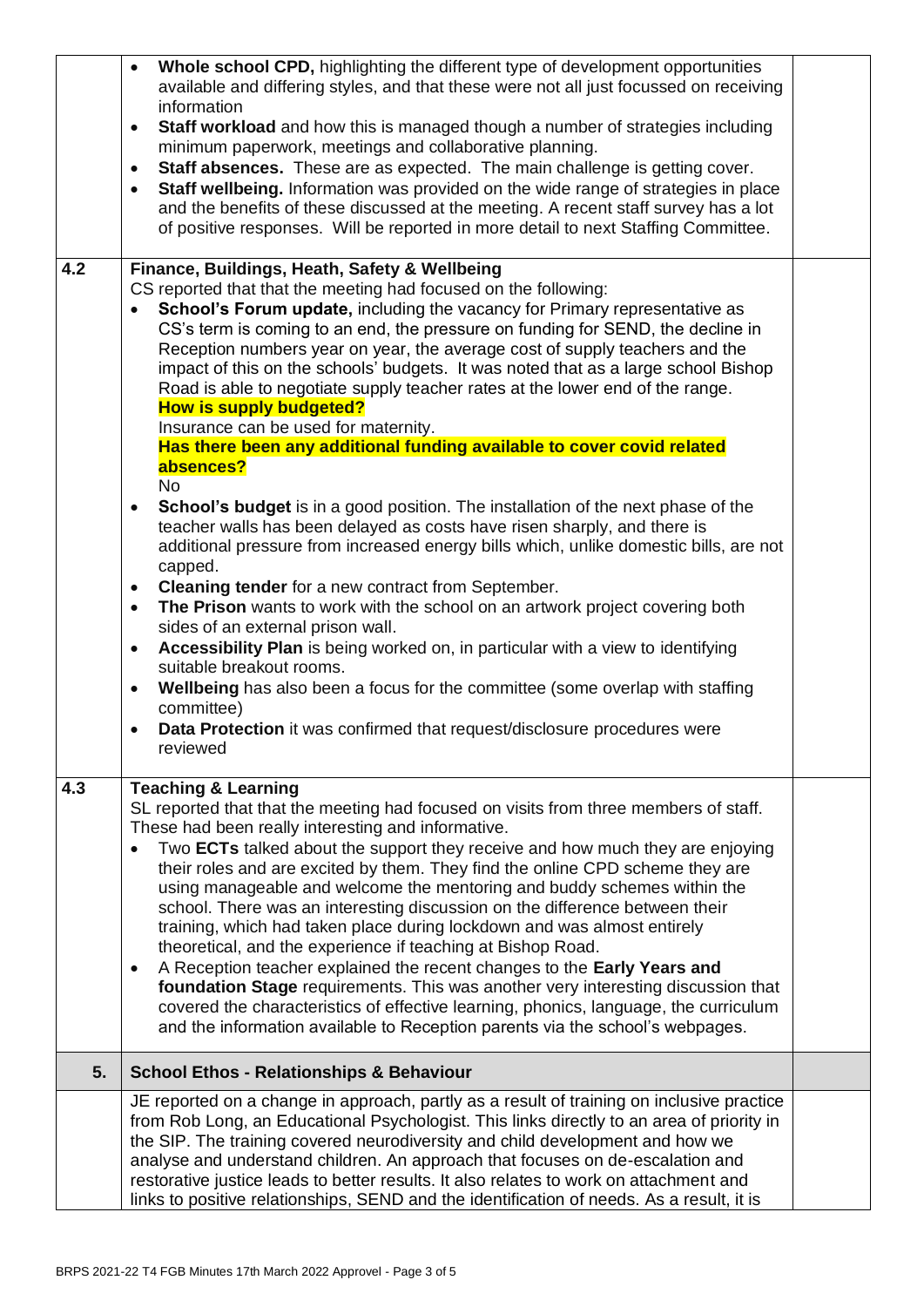|     | now clear that the wording in the school's policy no longer matches what is being said<br>to children, so the policy will need an early revision and a new name.                                                                                                                                                                                                                                                                                                                                         |              |  |
|-----|----------------------------------------------------------------------------------------------------------------------------------------------------------------------------------------------------------------------------------------------------------------------------------------------------------------------------------------------------------------------------------------------------------------------------------------------------------------------------------------------------------|--------------|--|
|     | What is neurodiversity and how does it impact in the classroom?<br>Neurodiversity is the variation in the human brain regarding sociability, learning,<br>attention, mood and other mental functions. It is now assumed that in any group there<br>will be 20% who are neurodiverse. Traditional classrooms have barriers to children<br>who are neurodiverse. If these are removed it benefits all children, not just those who<br>are neurodiverse. It is a different philosophy - there is no normal. |              |  |
|     | Is this new?<br>It has been developing over the last 2/3 years.                                                                                                                                                                                                                                                                                                                                                                                                                                          |              |  |
| 6.  | Policies for approval or information                                                                                                                                                                                                                                                                                                                                                                                                                                                                     |              |  |
|     | Uniform policy (small change to PE kit)<br>1.<br>Noted. A small change to be made to ensure policy is clear that new branded tee<br>shirt is not compulsory. Action JE<br><b>JE</b><br>For approval<br>2. SEND policy - approved<br><b>SEND Information Report - approved</b><br>3.                                                                                                                                                                                                                      |              |  |
|     | Governor Expenses policy. (Confirm revised wording agreed at T1 FGB) -<br>4.<br>approved<br>Policy for managing serial and unreason-able complaints. Review date amended<br>5.<br>to align with review of Complaints Procedure - November 2023 - approved                                                                                                                                                                                                                                                |              |  |
| 7.  | <b>School Financial Value Standard</b>                                                                                                                                                                                                                                                                                                                                                                                                                                                                   |              |  |
|     | Delegated to FBHS&W Committee to review, when available, and LW to sign as<br>Co-Chair, after the review.                                                                                                                                                                                                                                                                                                                                                                                                |              |  |
|     | <b>Governance &amp; Training</b>                                                                                                                                                                                                                                                                                                                                                                                                                                                                         |              |  |
| 8.  |                                                                                                                                                                                                                                                                                                                                                                                                                                                                                                          |              |  |
| 8.1 | <b>Skills audit summary</b><br>It was noted that the NGA skills audit does not provide for much specific analysis. The<br>overall scores are high.                                                                                                                                                                                                                                                                                                                                                       |              |  |
| 8.2 | <b>Progress on filling vacancies</b><br>Two vacancies are now live on Inspiring Governance website, with an initial closing<br>date at the end of T4. There will be shortlisting process, if needed, and a visit and<br>meeting wit the Head and COG ahead of any recommendation to appoint.                                                                                                                                                                                                             |              |  |
| 8.3 | Governor Action plan (including preparation for Ofsted)<br><b>DE/LW will follow this up with JV and JE</b> , and arrange another Chairs Group for the<br>draft responses to be reviewed.                                                                                                                                                                                                                                                                                                                 | <b>DE/LW</b> |  |
| 8.4 | Follow up from T3 GDPR training                                                                                                                                                                                                                                                                                                                                                                                                                                                                          |              |  |
|     | Have we got robust disclosure systems in place to reduce risk of a data breach?<br>Yes, there are new systems in place which have made key changes and<br>improvements in processes. Human error is always a possibility, but strong systems<br>are in place.                                                                                                                                                                                                                                            |              |  |
| 9.  | <b>Approval of minutes</b>                                                                                                                                                                                                                                                                                                                                                                                                                                                                               |              |  |
|     | FGB 18th November 2021 & EGB 3.2.22 Approved<br>1.<br>Review & update outstanding actions<br>2.                                                                                                                                                                                                                                                                                                                                                                                                          |              |  |